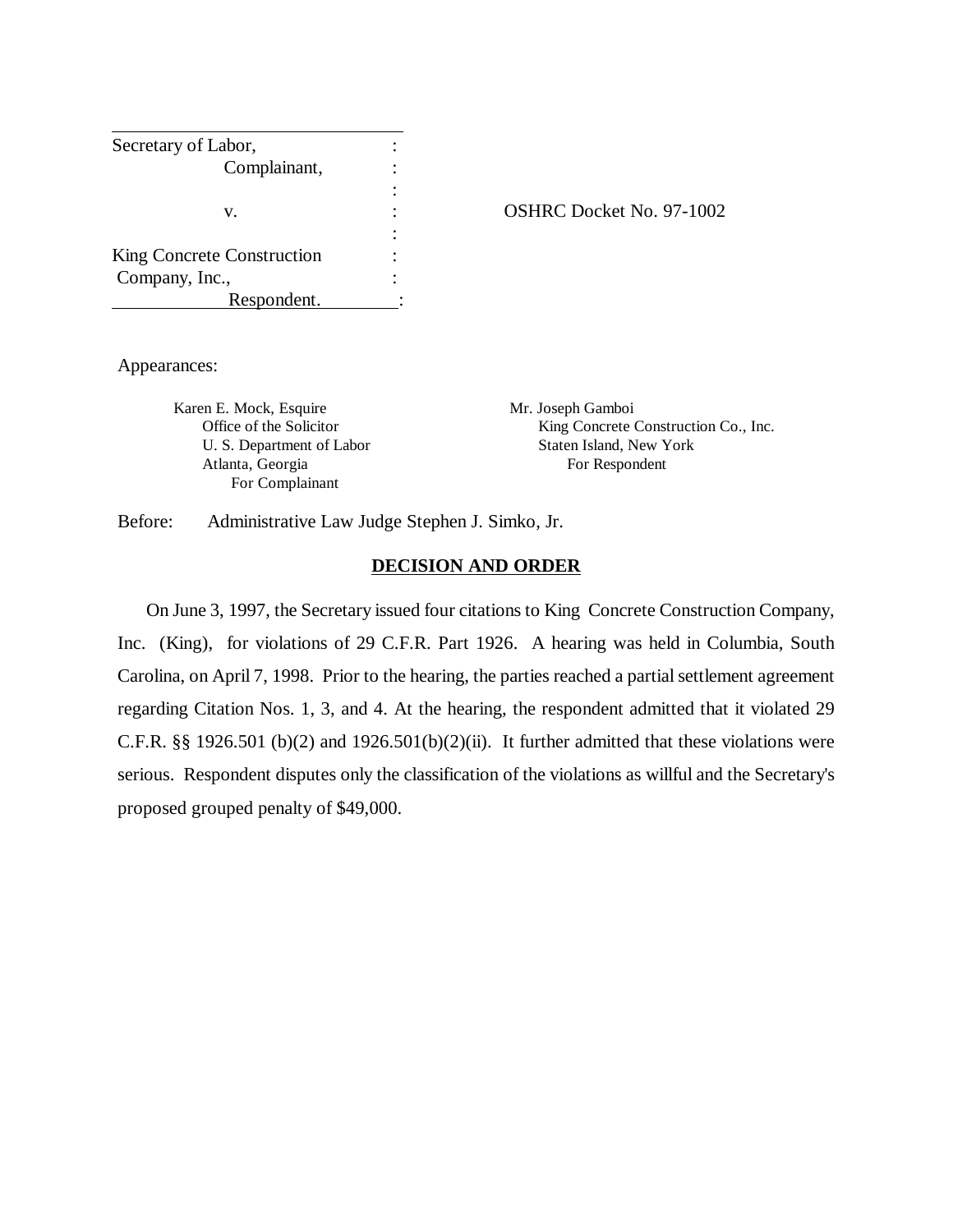### Background

Sovran Construction, the general contractor, had a contract with the U.S. Army Corps of Engineers to build barracks for enlisted soldiers at Fort Jackson, South Carolina. Sovran subcontracted all concrete work to King. Respondent erected the concrete forms and placed all steel. The general contractor poured the concrete. On February 14, 1997, respondent submitted its fall protection plan which outlined protection for its employees while they were working on concrete formwork at heights between 9 feet 10 inches and 33 feet above the ground. Prior to the submission of this fall protection plan, respondent's supervisors were provided fall protection training. This training was provided by the general contractor's insurance company in January 1997. On this job, respondent employed approximately 48 construction employees, at least seven of whom were designated as leading edge employees. These employees worked on elevated formwork on the jobsite for at least three months prior to the Secretary's inspection which began on April 1, 1997.

## Violations

Willful Citation 2, item 1, alleges a violation of 29 CFR 1926.501(b)(2) as follows:

Each employee who was constructing a leading edge 6 ft. (1.8m) or more above lower levels was not protected from falling by guardrail systems, safety net systems, or personal fall arrest systems:

(A) Employees engaged in leading edge work on the roof area of Building Number 2, were not protected from falling and were exposed to falls of between 9 feet, 10 inches and 33 feet.

Willful Citation No. 2, item 1b, alleges a violation of 29 CFR  $1926.501(b)(2)(ii)$  as follows:

Each employee on a walking/working surface 6 feet (1.8M) or more above a lower level where leading edges were under construction, but who was not engaged in the leading edge work, was not protected by a guardrail system, safety net system, or personal fall arrest system:

(a) Employees working near the leading edge work at the roof/attic area on Building #2, who were not engaged in leading edge work, were not protected from falling and were exposed to falls of between 9 feet, 10 inches and 33 feet.

## Willfullness

The Secretary contends that King's violations of §§ 1926.501(b)(2) and 501(b)(2)(ii) were willful.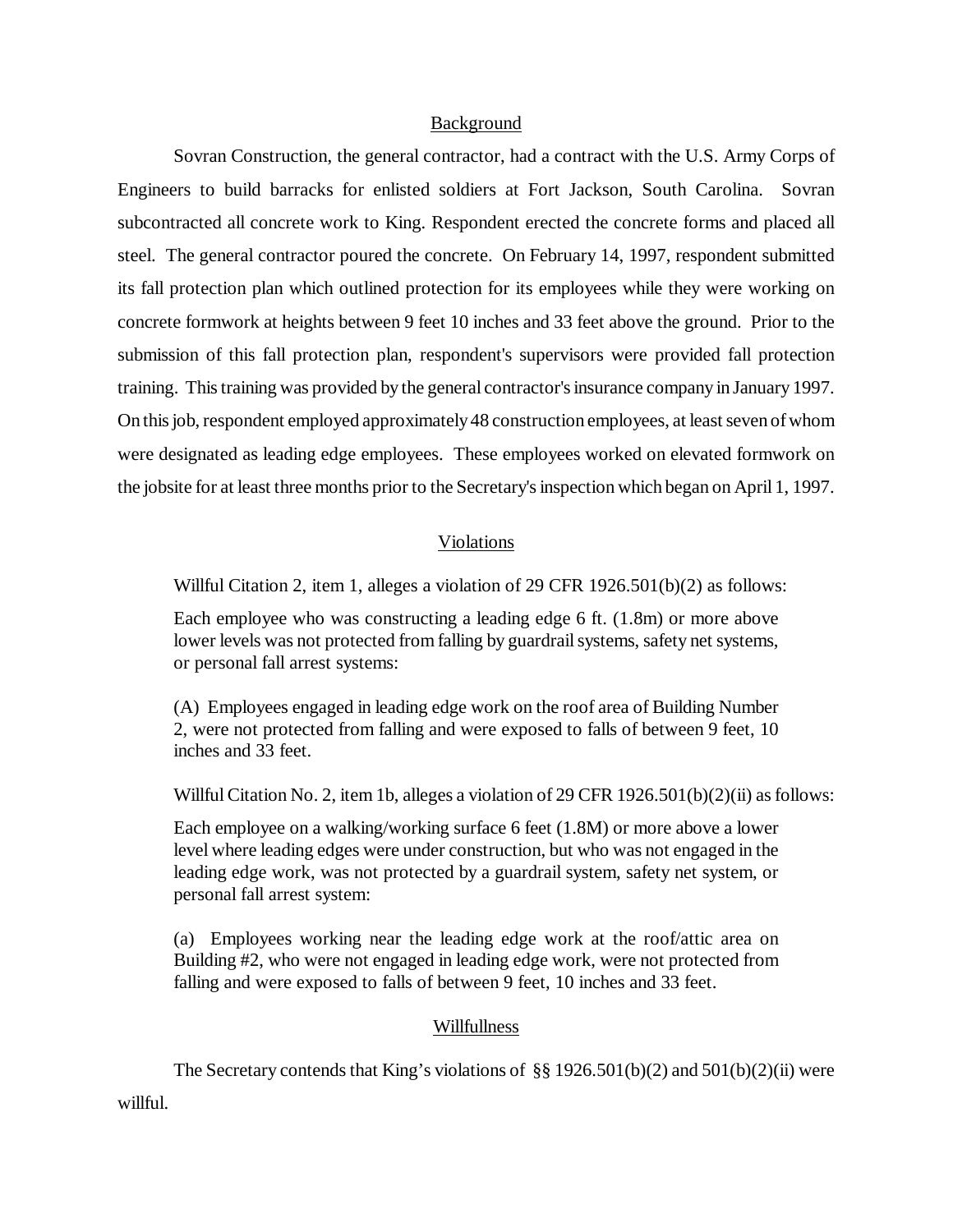A willful violation of the Occupational Safety and Health Act of 1970, 29 U.S.C. §§ 651-678 ("the Act"), is one committed with an "intentional, knowing or voluntary disregard for the requirements of the Act or with plain indifference to employee safety." *L. E. Myers*, 16 BNA OSHC 1037, 1046, 1993-95 CCH OSHD ¶ 30,016, pp. 41,123, 41,132 (*quoting Williams Enterp.*, 13 BNA OSHC 1249, 1256, 1986- 87 CCH OSHD § 27,893, p. 36,589 (No. 85-355, 1987). "It is differentiated from other types of violations by a heightened awareness--of the illegality of the conduct or conditions--and by a state of mind--conscious disregard or plain indifference." *General Motors Corp., Electro-Motive Div.*, 14 BNA OSHC 2064, 2068, 1991-93 CCH OSHD ¶ 29,240, p. 39,168 (N0. 82-630, 1991) (consolidated).

*Mobil Premix Concrete, Inc.,* 18 BNA OSHC 1010, 1013, 1997 CCH OSHD ¶ 31,416, p. 44,405 (No. 95-192, 1997).

The OSHA inspection in this case did not occur until April 1,1997. Respondent, however, was aware of the need for fall protection on the jobsite at least three months prior to that inspection. In January 1997, the general contractor's insurance company provided a fall protection class to respondent's management employees. The quality assurance representative for the Corps of Engineers performed daily walk-around inspections. These inspections related to employee safety, as well as the quality of the work of the various contractors. Problems involving respondent's lack of fall protection for its employees were first noted by the Corps of Engineers' representative in late February or early March 1997. Respondent's employees who worked on the leading edge of the formwork, as well as those in other locations on top of the formwork, were not tied off, and no other fall protection was provided for these employees. Respondent elected to use monitors to watch its employees on the formwork, but they were not actually enforcing safety. The monitors were not constantly watching employees, but performed other work, including carpentry work, supervisory duties, and guiding the crane operator in the placement of materials atop the concrete formwork. Respondent's employees were consistently found to be working on the edge of formwork and on top of columns with no form of fall protection. These employees were exposed to falls ranging from 10 to 33 feet. When employees were tied off, they were often tied off to cables wrapped around unsecured rebar. This provided no protection for the exposed employees. Representatives of the general contractor, the Army Corps of Engineers and the insurance carrier repeatedly warned respondent's management about the lack of fall protection. Respondent often agreed to protect these employees, but later allowed the same employees to be exposed to these same fall hazards with no protection. The general contractor and the Army Corps of Engineers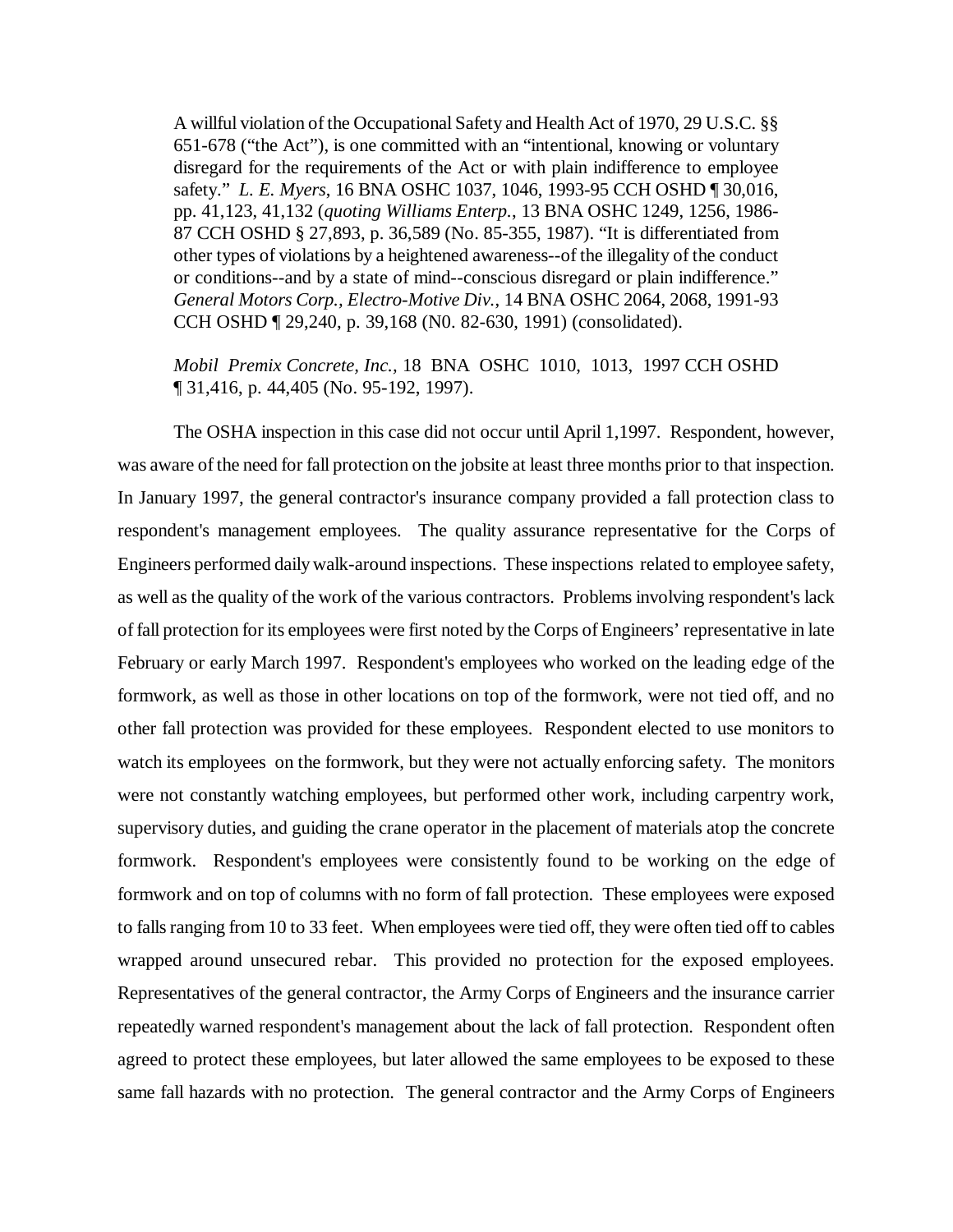reported a great deal of defiance from respondent concerning fall protection matters. On several occasions, respondent agreed to provide fall protection only after confrontation with these representatives.

Respondent demonstrated its recognition of the need to protect its employees working on top of the formwork by developing a fall protection plan and by providing monitors to watch employees working at elevations ranging from 10 to 33 feet above the ground. It demonstrated reckless disregard for the requirements of the Act and plain indifference for employee safety by allowing its monitors to perform work functions other than directly watching the movements of unprotected employees working at or near the edge of elevated formwork. The intentional nature of respondent's behavior is further demonstrated by its recurrent and ongoing failure to provide any form of fall protection for these workers except when forced by the general contractor or safety representatives of the Army Corps of Engineers. Prior to the OSHA inspection, respondent was confronted almost daily by these individuals regarding its lack of concern for the safety of its formwork employees.

Respondent's violations were clearly willful. King demonstrated both reckless disregard for the requirements of the Act and plain indifference for employee safety.

### Penalty

Under §17(j) of the Act, in determining the appropriate penalty, the Commission must give due consideration to the size of the employer's business, the gravity of the violation, the good faith of the employer and the history of previous violations.

At the time of the OSHA inspection, King had forty-eight employees, all of whom worked on this jobsite. Normally, King employs fewer than ten people in its entire operation. These violations are of high gravity. If workers fell from the elevated formwork, the likely result would be death or serious physical injury. The classification of the violations as willful mitigates against a finding of good faith. King has a history of only one previous violation during the past three years. That violation did not involve the issue of fall protection for employees.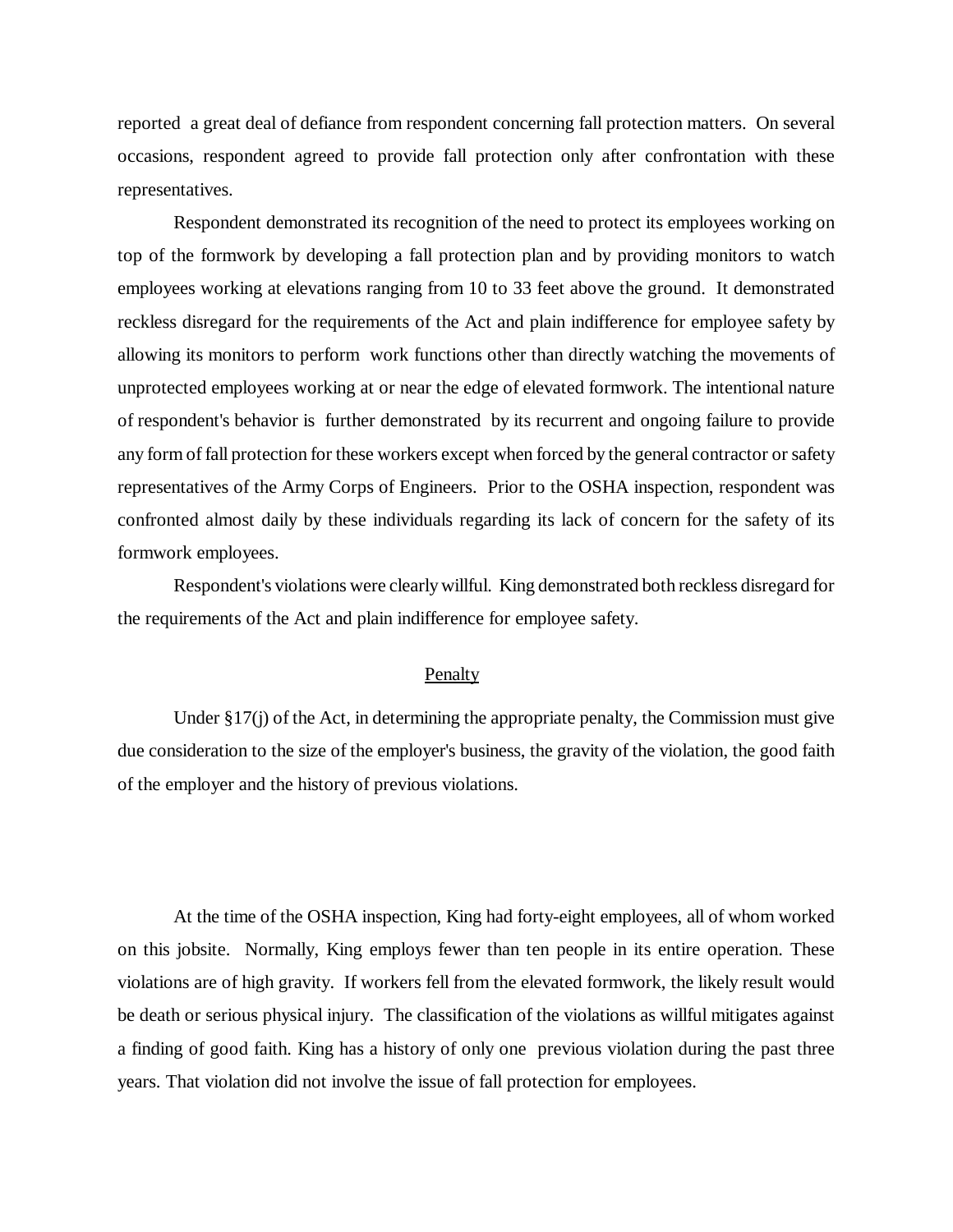Upon due consideration of these factors, it is determined that a penalty of \$9,800 is appropriate.

At the conclusion of the hearing, a decision was issued from the bench affirming the partial settlement agreement and afffirming the willful violations as alleged and assessing a grouped penalty of \$9,800 for those violations.

## FINDINGS OF FACT AND CONCLUSIONS OF LAW

The foregoing decision constitutes the findings of fact and conclusions of law in accordance with Federal Rules of Civil Procedure 52(a).

## **ORDER**

Based upon the foregoing decision, it is hereby ORDERED:

The terms of the partial settlement agreement reached by the parties prior to the hearing and read into the record are approved as follows:

Citation No. 1 is amended as follows:

- 1. Item 3 is renumbered as item 2c.
- 2. Items 4a and 4b -- references to Building 8 are deleted.
- 3. Items 7, 8 and 10a and 10b are withdrawn.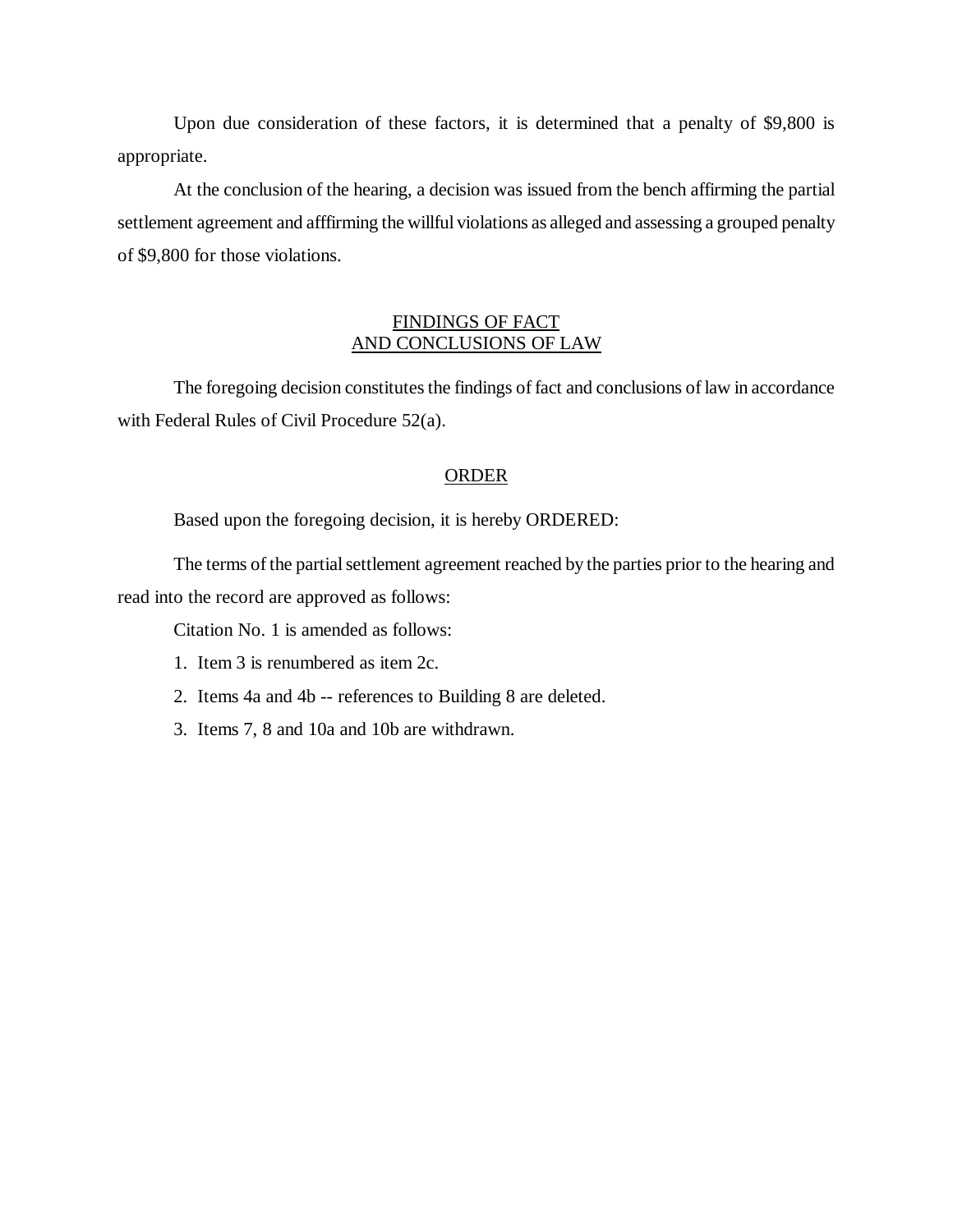Citation No. 4 is amended as follows:

1. Items 1a, 1c, 2 and 3 -- references to Building 8 are deleted.

2. Item 1b is withdrawn.

Pursuant to the partial settlement agreement, the following violations are affirmed, as classified, and the following penalties assessed:

|     | Citation    | Item                 | Standard                                                         | Penalty   |
|-----|-------------|----------------------|------------------------------------------------------------------|-----------|
|     | No.         | No.                  | Violated                                                         | Assessed  |
|     | 1 (Serious) | 1a & 1b              | 29 C.F.R. § 1926.302(e)(12)                                      | \$450     |
|     | 1 (Serious) | 2a & 2b<br>2c        | 29 C.F.R. § 1926.304(f)<br>29 C.F.R. § 304(i)(1)                 | \$750     |
|     | 1 (Serious) | 4a<br>4 <sub>b</sub> | 29 C.F.R. § 1926.451(h)(4)(ii)<br>29 C.F.R. § 1926.501(c)(1)     | \$600     |
| 450 | 1 (Serious) | 5                    | 29 C.F.R. $\S$ 501(b)(1)                                         | \$        |
|     | 1 (Serious) | 6                    | 29 C.F.R. § 1926.502(b)(2)                                       | \$450     |
|     | 1 (Serious) | 9a<br>9 <sub>b</sub> | 29 C.F.R. § 1926.502(h)(1)(iii)<br>29 C.F.R. § 1926.502(h)(1)(v) | \$1,500   |
|     | 1 (Serious) | 11                   | 29 C.F.R. § 1926.502(k)(5)                                       | \$1,650   |
|     | 1 (Serious) | 12                   | 29 C.F.R. § 1926.652(a)(1)                                       | \$750     |
|     | 3 (Repeat)  | $\mathbf{1}$         | 29 C.F.R. § 1926.550(a)(4)                                       | \$1,500   |
|     | 4 (Other)   | 1a<br>1 <sub>c</sub> | 29 C.F.R. § 1926.25(a)<br>29 C.F.R. § 1926.25(b)                 | 300<br>\$ |
|     | 4 (Other)   | $\overline{2}$       | 29 C.F.R. § 1926.451(b)(1)                                       | $-0-$     |
|     | 4 (Other)   | 3                    | 29 C.F.R. § 1926.452(i)(7)                                       | $-0-$     |